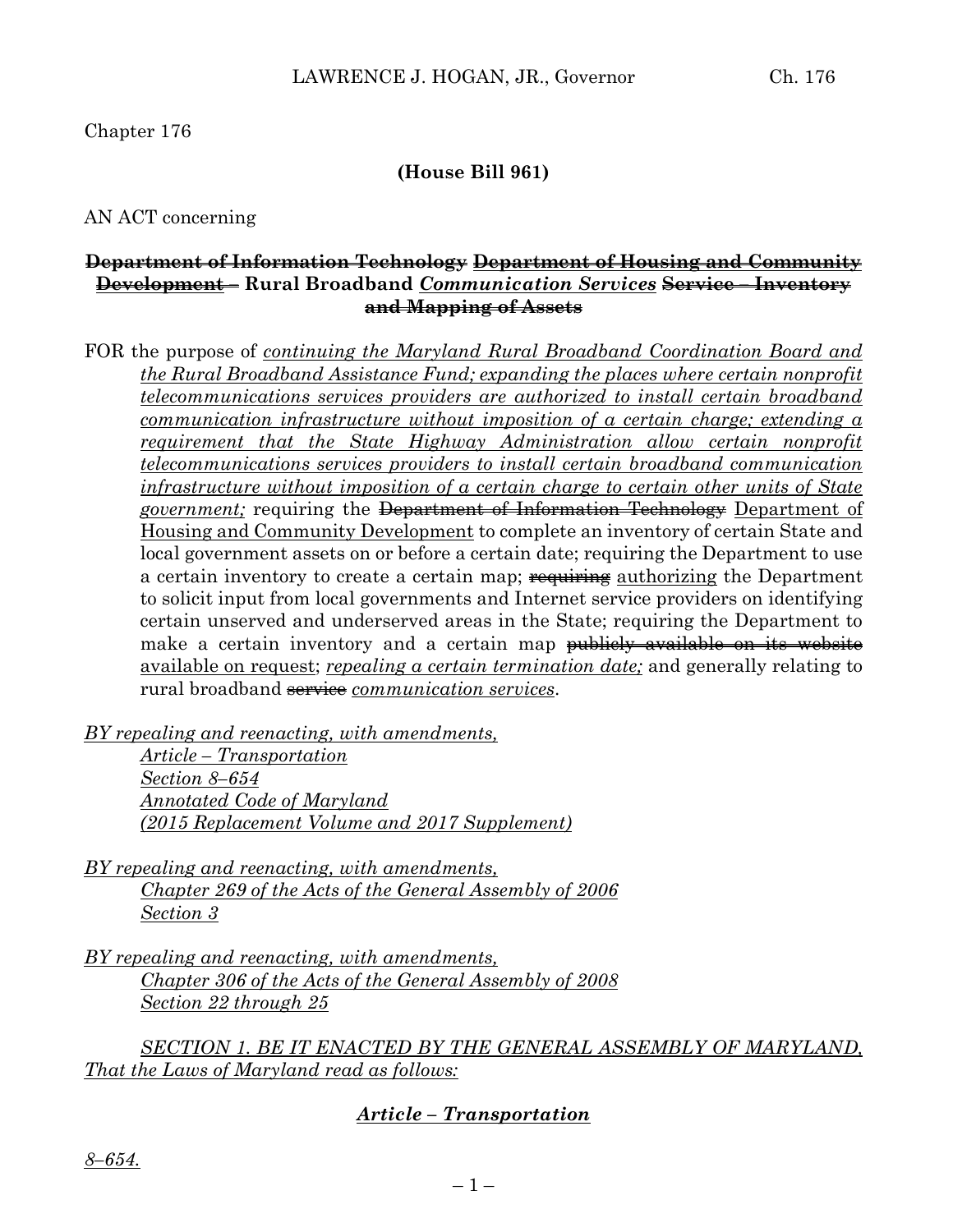*(a) The [Administration] FOLLOWING UNITS OF THE STATE shall allow the use of any right–of–way OR EASEMENT for the installation of broadband communication infrastructure provided by nonprofit telecommunications services providers in rural and underserved areas of the State without imposition of any charge for the use of the right–of–way OR THE EASEMENT:*

*(1) THE DEPARTMENT OF TRANSPORTATION, INCLUDING THE STATE HIGHWAY ADMINISTRATION, THE MARYLAND TRANSPORTATION AUTHORITY, AND THE MARYLAND TRANSIT ADMINISTRATION;*

- *(2) THE BOARD OF PUBLIC WORKS;*
- *(3) THE DEPARTMENT OF INFORMATION TECHNOLOGY;*
- *(4) THE DEPARTMENT OF NATURAL RESOURCES; AND*
- *(5) THE DEPARTMENT OF THE ENVIRONMENT.*

*(b) This section may not be construed to limit or otherwise affect any right granted to the State or a unit of the State under § 253 of the federal Telecommunications Act of 1996 with regard to for profit telecommunications services providers.*

*SECTION 2. AND BE IT FURTHER ENACTED, That the Laws of Maryland read as follows:*

# *Chapter 269 of the Acts of 2006*

*SECTION 3. AND BE IT FURTHER ENACTED, That this Act shall take effect July 1, 2006. [It shall remain effective for a period of 14 years and, at the end of June 30, 2020, with no further action required by the General Assembly, this Act shall be abrogated and of no further force and effect.]*

# *Chapter 306 of the Acts of 2008*

*SECTION 22. [AND BE IT FURTHER ENACTED, That Title 5, Subtitle 11 of the Economic Development Article, the subtitle "Subtitle 11. Rural Broadband Assistance Fund", Title 13, Subtitle 5 of the Economic Development Article, and the subtitle "Subtitle 5. Rural Broadband Coordination Board", as enacted by Section 2 of this Act, shall remain effective until the taking effect of the termination provision specified in Section 3 of Chapter 269 of the Acts of the General Assembly of 2006. If that termination provision takes effect, Title 5, Subtitle 11 of the Economic Development Article, the subtitle "Subtitle 11. Rural Broadband Assistance Fund", Title 13, Subtitle 5 of the Economic Development Article, and the subtitle "Subtitle 5. Rural Broadband Coordination Board", as enacted by Section 2 of*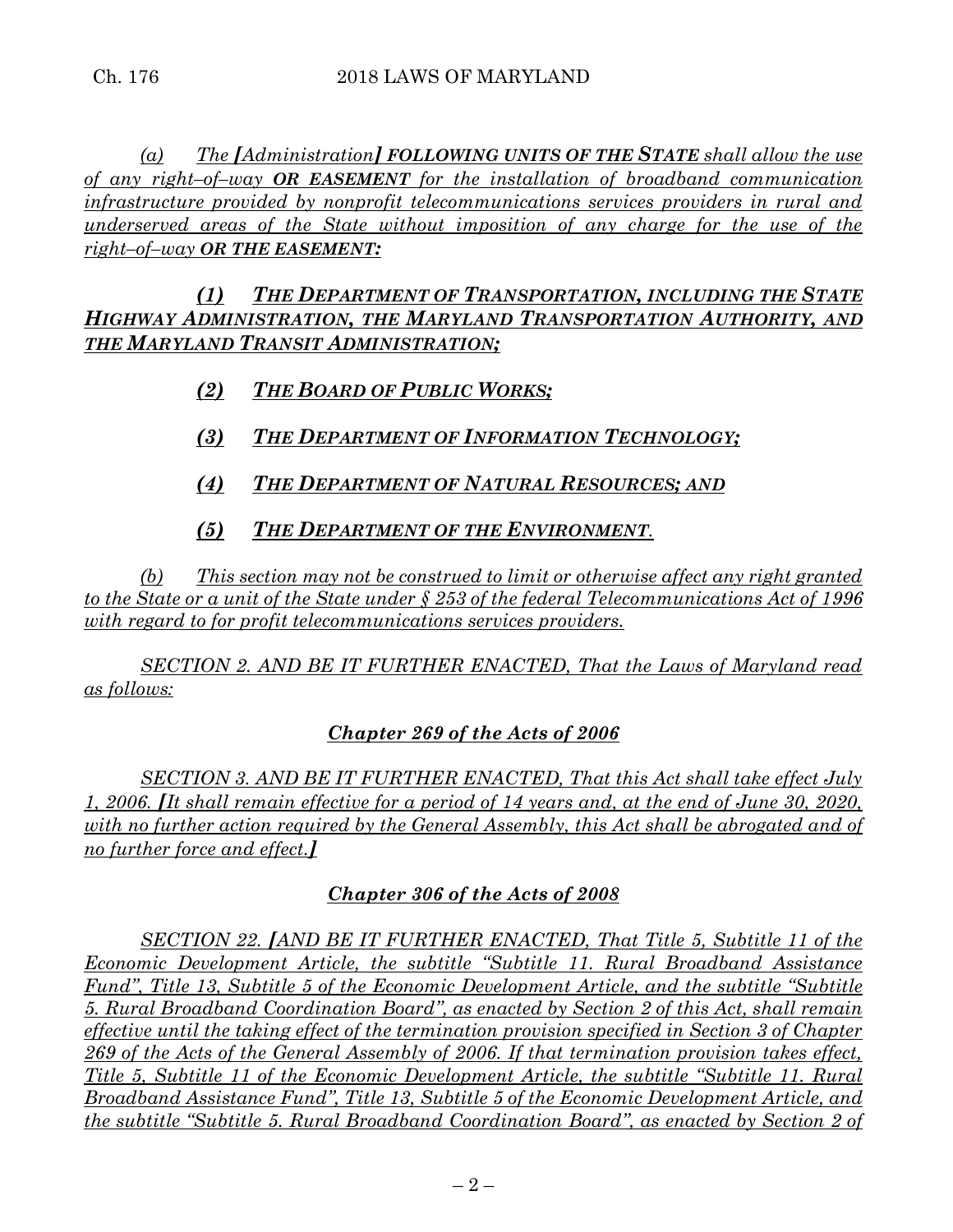*this Act, shall be abrogated and of no further force and effect. This Act may not be interpreted to have any effect on that termination provision.*

*SECTION 23.] AND BE IT FURTHER ENACTED, That Title 11, Subtitle 1 of the Economic Development Article and the subtitle "Subtitle 1. Base Realignment and Closure Subcabinet", as enacted by Section 2 of this Act, shall remain effective until the taking effect of the termination provision specified in Section 2 of Chapter 6 of the Acts of the General Assembly of 2007. If that termination provision takes effect, Title 11, Subtitle 1 of the Economic Development Article and the subtitle "Subtitle 1. Base Realignment and Closure Subcabinet", as enacted by Section 2 of this Act, shall be abrogated and of no further force and effect. This Act may not be interpreted to have any effect on that termination provision.*

*SECTION [24.] 23. AND BE IT FURTHER ENACTED, That Title 11, Subtitle 2 of the Economic Development Article and the subtitle "Subtitle 2. Maryland Military Installation Council", as enacted by Section 2 of this Act, shall remain effective until the taking effect of the termination provision specified in Section 3 of Chapter 634 of the Acts of the General Assembly of 2006. If that termination provision takes effect, Title 11, Subtitle 2 of the Economic Development Article and the subtitle "Subtitle 2. Maryland Military Installation Council", as enacted by Section 2 of this Act, shall be abrogated and of no further force and effect. This Act may not be interpreted to have any effect on that termination provision.*

*SECTION [25.] 24. AND BE IT FURTHER ENACTED, That, subject to the provisions of Sections 19 through [24] 23 of this Act, this Act shall take effect October 1, 2008.* 

SECTION  $\pm$  3. AND BE IT *FURTHER* ENACTED <del>BY THE GENERAL ASSEMBLY</del> OF MARYLAND, That:

(a) (1) On or before  $\theta$  otober 1, 2019 June 1, 2020, the Department of Information Technology Department of Housing and Community Development shall complete an inventory of all State and local government assets that can be used to assist with the expansion of broadband service to Western unserved and underserved areas of Maryland counties, Southern Maryland counties, Eastern Shore counties, and Frederick, Carroll, and Harford counties.

- (2) Assets inventoried shall include the location and number of:
	- (i) cellular towers;
	- (ii) water towers;
	- (iii) fiber optic cable routes; and

(iv) any other structures the Department determines are necessary to complete the inventory.